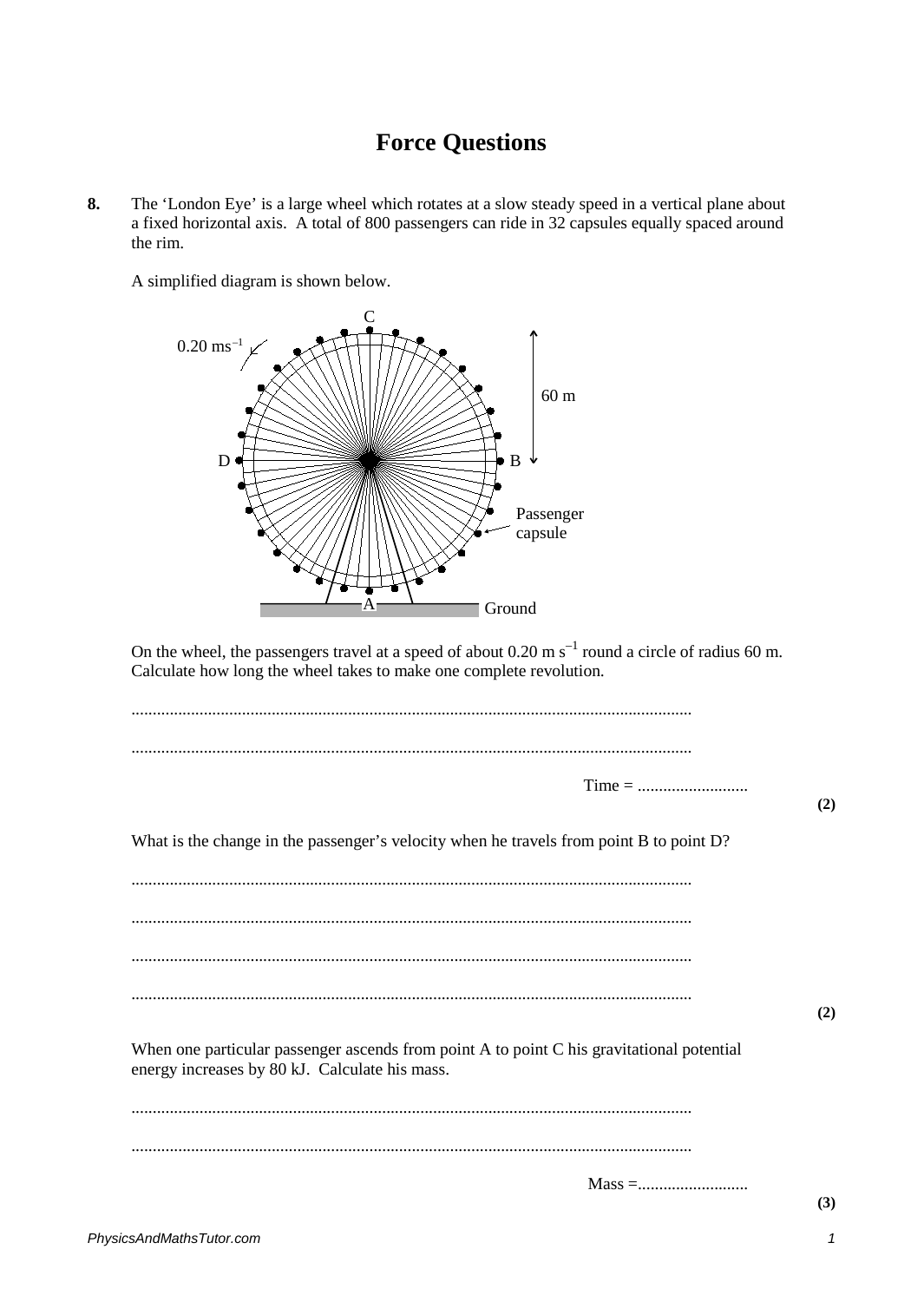On the axes below sketch a graph showing how the passenger's gravitational potential energy would vary with time as he ascended from A to C. Add a scale to each axis.

**(3)**

**(2)**

Discuss whether it is necessary for the motor driving the wheel to supply this gravitational potential energy.

.................................................................................................................................... .................................................................................................................................... .................................................................................................................................... .................................................................................................................................... **(Total 12 marks)**

**9.** The diagram shows three trucks which are part of a train. The mass of each truck is 84 000 kg.



The train accelerates uniformly in the direction shown from rest to 16 m  $s^{-1}$  in a time of 4.0 minutes. Calculate the resultant force on each truck.

.............................................................................................................................................. .............................................................................................................................................. .............................................................................................................................................. Resultant force =..........................................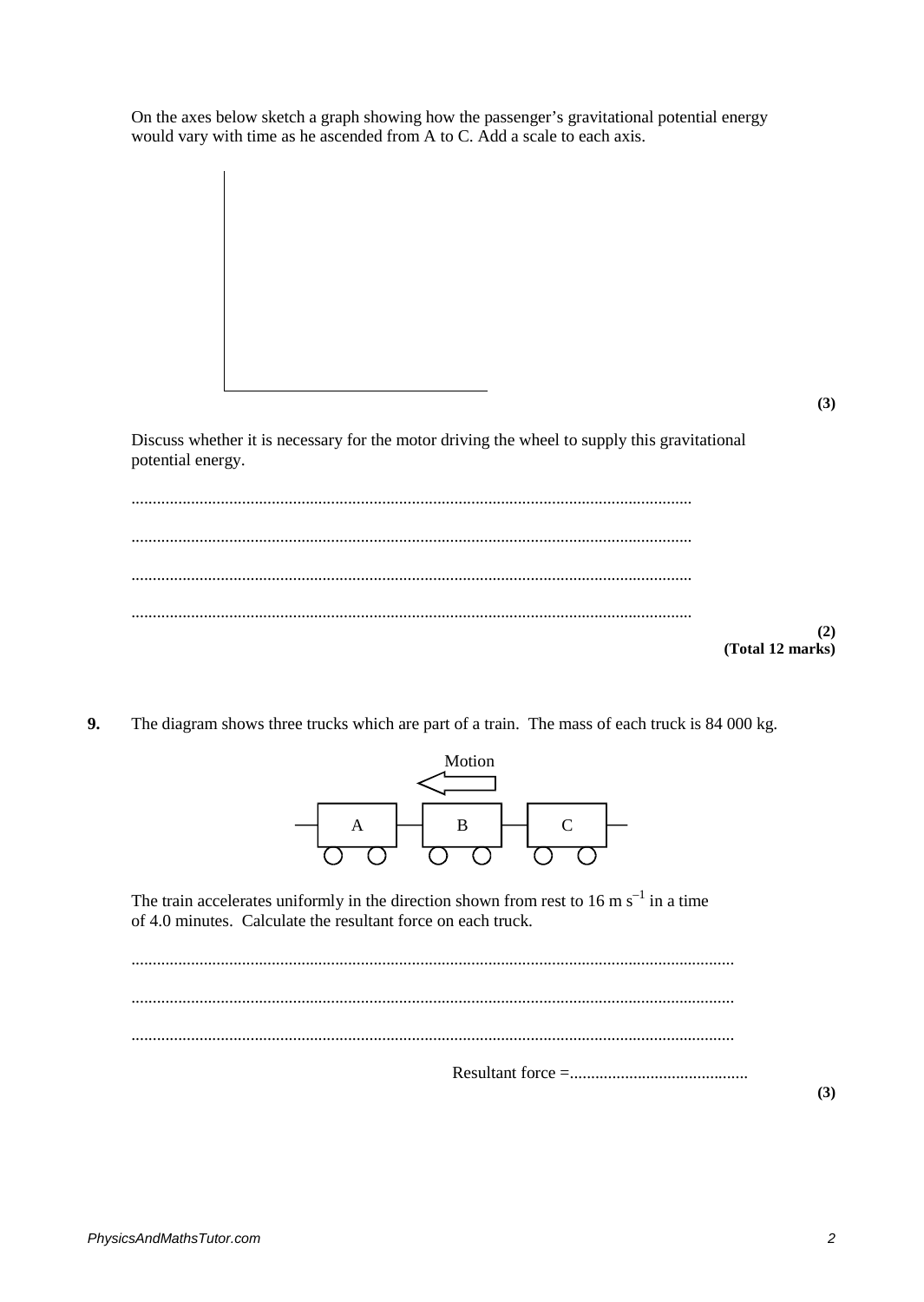The force exerted by truck B on truck C is 11 200 N. Draw a free-body force diagram for truck B, showing the magnitudes of all the forces. Neglect any frictional forces on the trucks.

| The total mass of the train is $3.0 \times 10^6$ kg. Calculate the average power delivered to the train<br>during the accelerating process.                                       |     |
|-----------------------------------------------------------------------------------------------------------------------------------------------------------------------------------|-----|
|                                                                                                                                                                                   |     |
|                                                                                                                                                                                   |     |
|                                                                                                                                                                                   |     |
|                                                                                                                                                                                   | (3) |
| The locomotive is powered by an overhead cable at 25 kV. Neglecting any power dissipation,<br>calculate the average current drawn from the supply during the accelerating period. |     |
|                                                                                                                                                                                   |     |
|                                                                                                                                                                                   |     |
|                                                                                                                                                                                   |     |
| (Total 12 marks)                                                                                                                                                                  | (2) |

**10.** A child is crouching at rest on the ground



**(4)**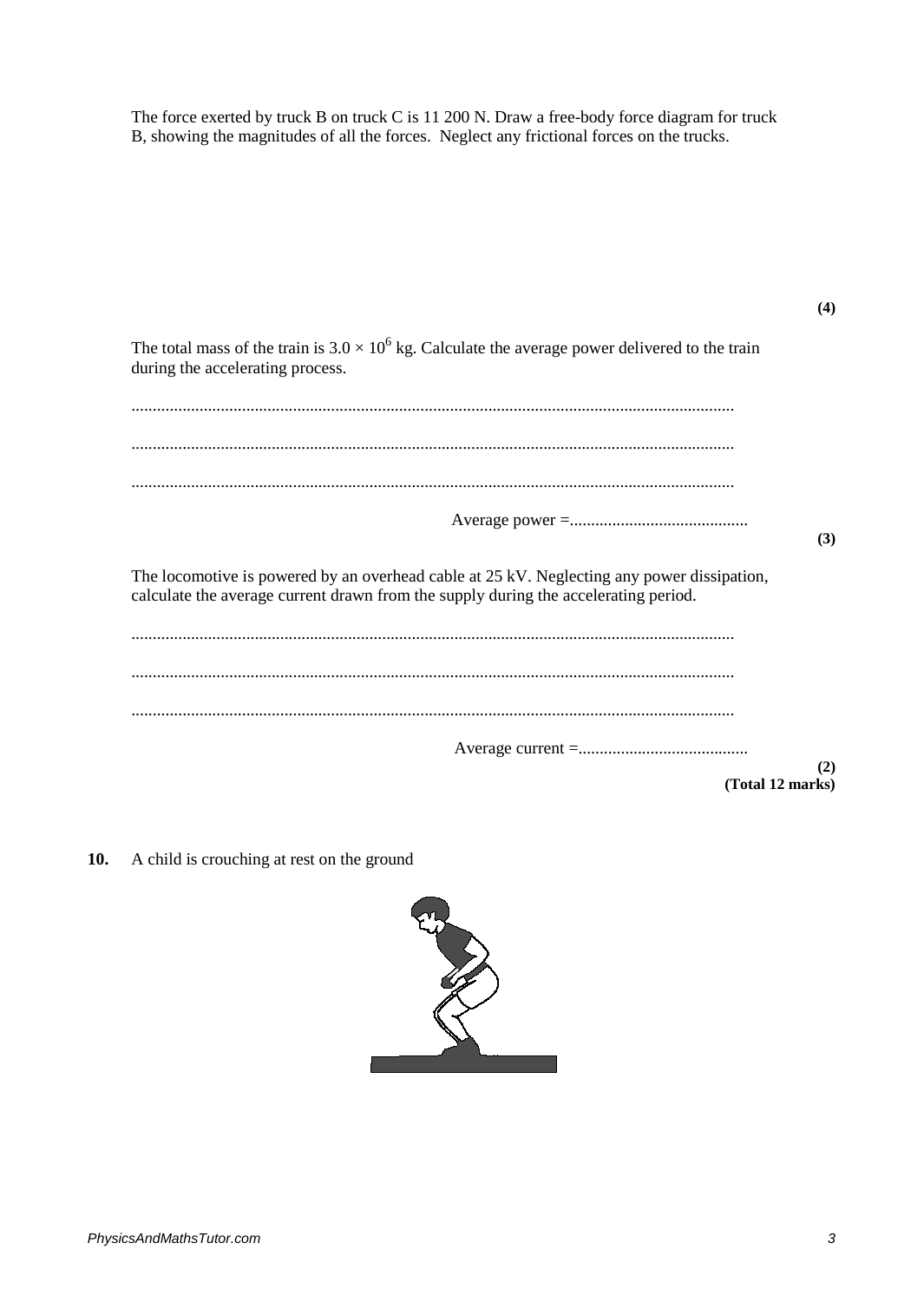Below are free-body force diagrams for the child and the Earth.



Complete the following table describing the forces  $A$ ,  $B$  and  $C$ .

| <b>Force</b> | <b>Description of</b><br>force | <b>Body which exerts</b><br>force | <b>Body the force</b><br>acts on |
|--------------|--------------------------------|-----------------------------------|----------------------------------|
| A            | Gravitational                  | Earth                             | Child                            |
| B            |                                |                                   |                                  |
|              |                                |                                   |                                  |

 $(4)$ 

 $(2)$ 

All the forces  $A$ ,  $B$ ,  $C$  and  $D$  are of equal magnitude.

Why are forces  $A$  and  $B$  equal in magnitude?

Why must forces  $B$  and  $D$  be equal in magnitude?

The child now jumps vertically upwards. With reference to the forces shown, explain what he must do to jump, and why he then moves upwards.

(Total 9 marks)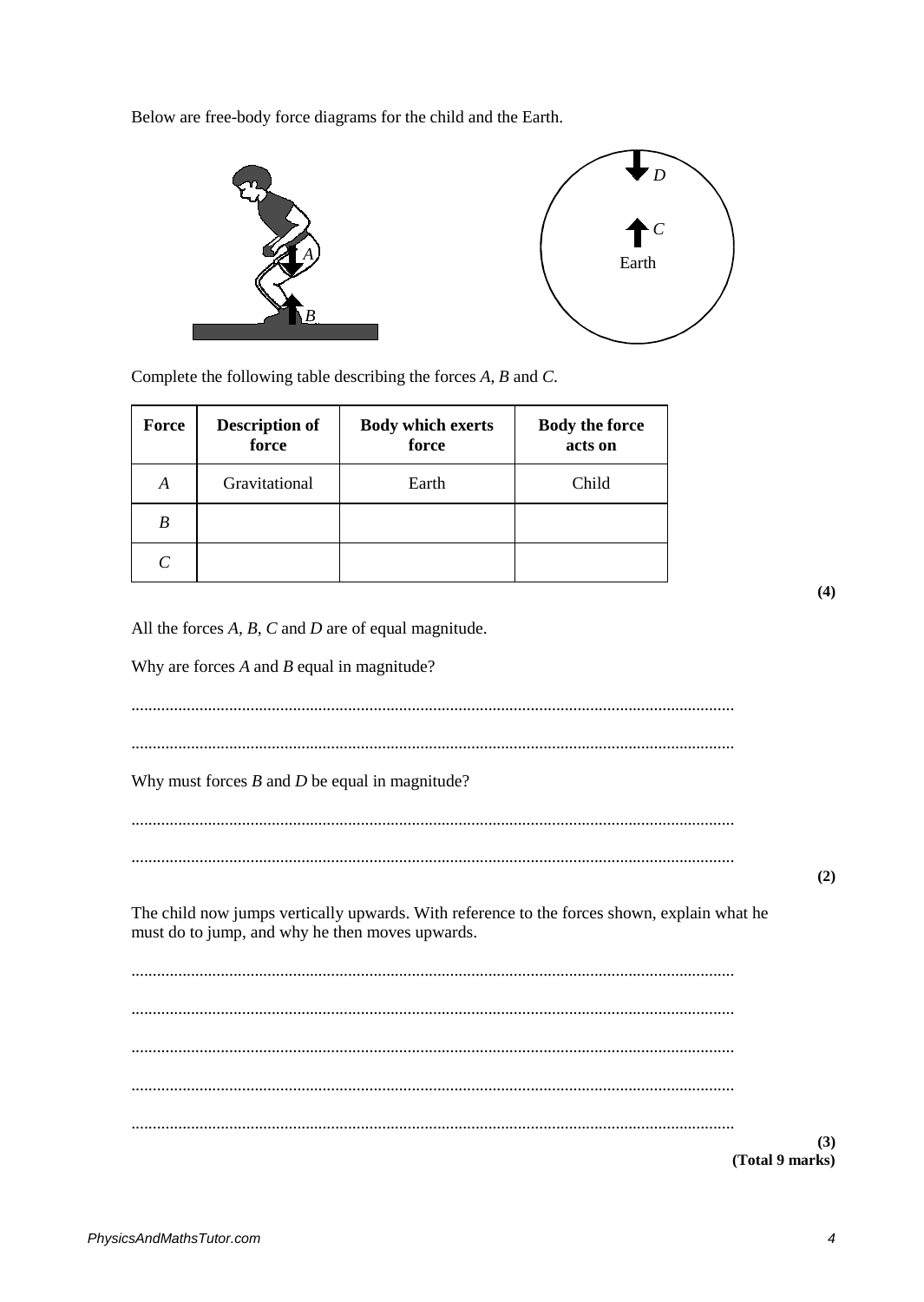$11.$ State in words how to calculate the work done by a varying force.

 $(2)$ Under what circumstances is the work done by a force negative? What happens to the kinetic energy of the body on which the force acts in such circumstances?  $(2)$ 

A runaway sledge slides down a slope at a constant speed. One force is shown on the free-body diagram of the sledge. It is the normal contact push of the snow on the sledge.



Add to the free-body diagram to show the other two forces acting on the sledge. Name each force and state what is producing it.

The sledge slides 15 m down the slope at a constant speed. The force  $N = 40$  N.

What is the resultant force acting on the sledge?

What is the work done by the force  $N$ ?

 $(2)$ (Total 9 marks)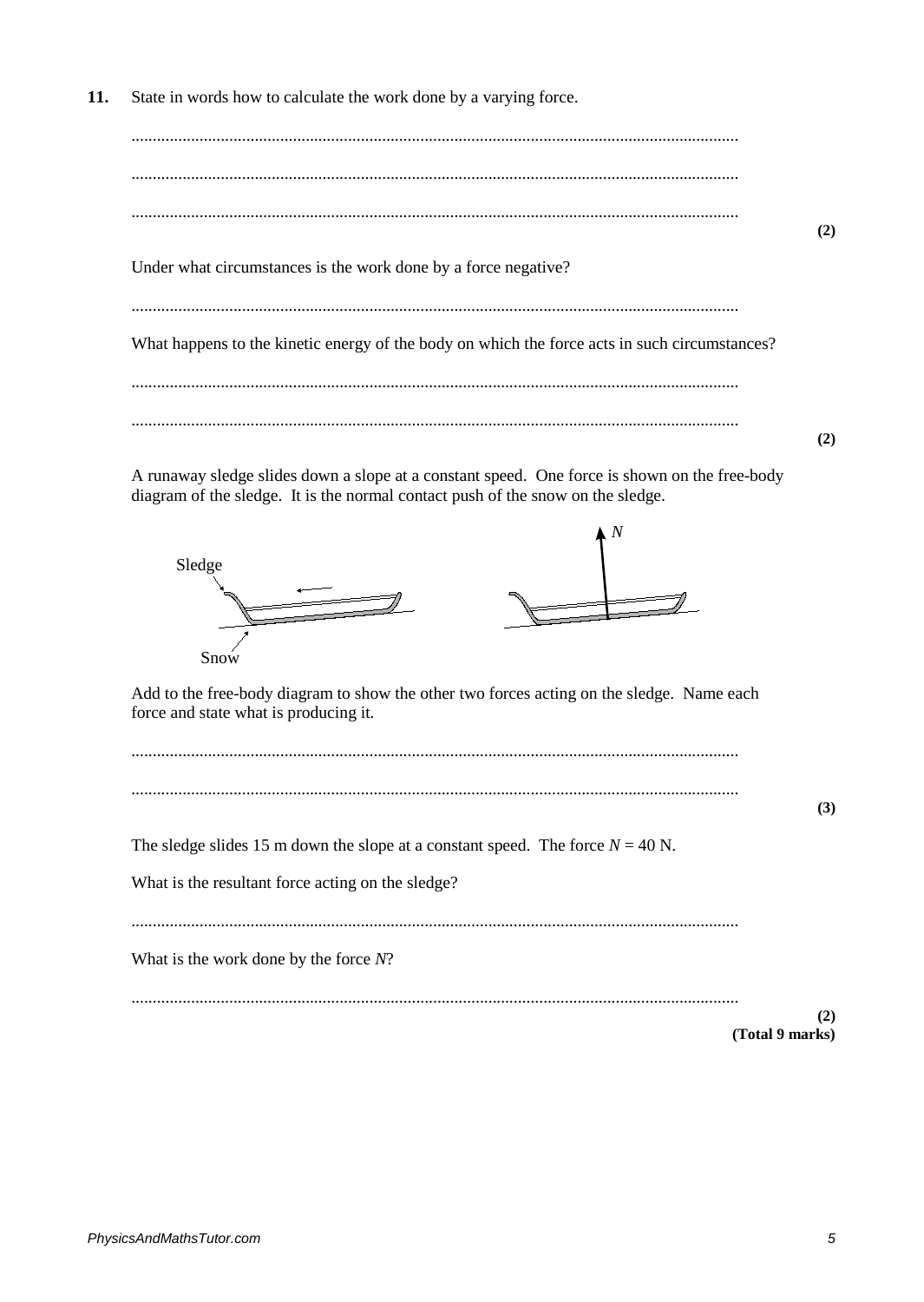**12.** A magnet X is clamped to a frictionless table. A second magnet Y is brought close to X and then released.



Add labelled forces to the free-body diagram below for magnet Y to show the forces acting on it just after it is released.



**(3)**

According to Newton's third law, each of the forces in your diagram is paired with another force. Write down one of these other forces, stating its direction and the body it acts upon.



**13.** A "grandfather" clock is a type of clock where the energy needed to provide the movement of the hands comes from a falling mass.

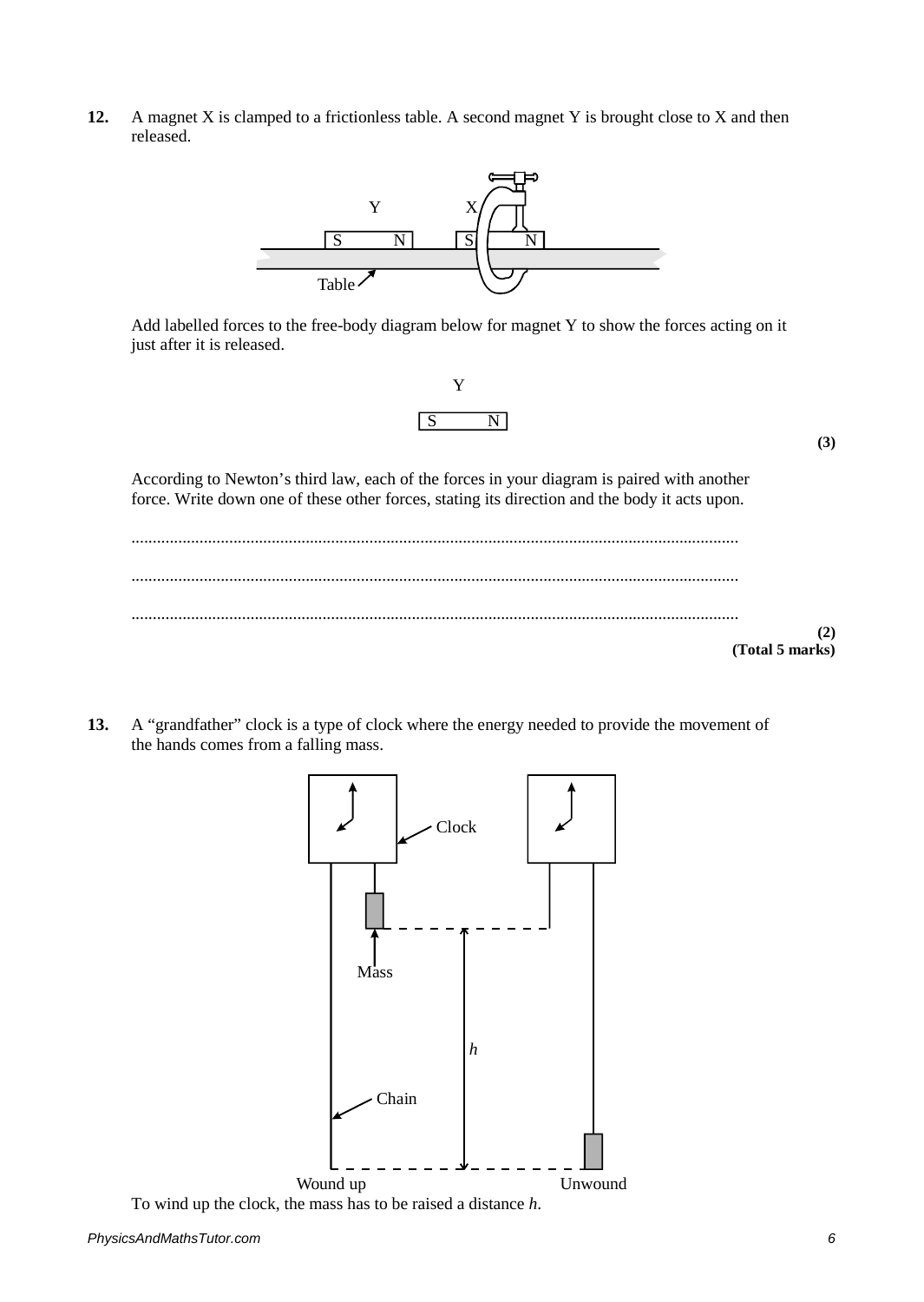| In one such clock, the mass is a steel cylinder of diameter 0.060 m and height 0.17 m.<br>Show that its mass is approximately 4 kg.<br>(The density of steel is $7.8 \times 10^3$ kg m <sup>-3</sup> .) |  |
|---------------------------------------------------------------------------------------------------------------------------------------------------------------------------------------------------------|--|
|                                                                                                                                                                                                         |  |
|                                                                                                                                                                                                         |  |
| (3)                                                                                                                                                                                                     |  |
| The distance fallen by the mass is 1.1 m. Calculate the change in its gravitational potential<br>energy.                                                                                                |  |
|                                                                                                                                                                                                         |  |
|                                                                                                                                                                                                         |  |
| (2)                                                                                                                                                                                                     |  |
| The clock has to be wound up once per week. Calculate the average power output of the falling<br>mass.                                                                                                  |  |
|                                                                                                                                                                                                         |  |
|                                                                                                                                                                                                         |  |
| (3)                                                                                                                                                                                                     |  |
| (Total 8 marks)                                                                                                                                                                                         |  |

The diagram shows two forces acting on a body. 14.

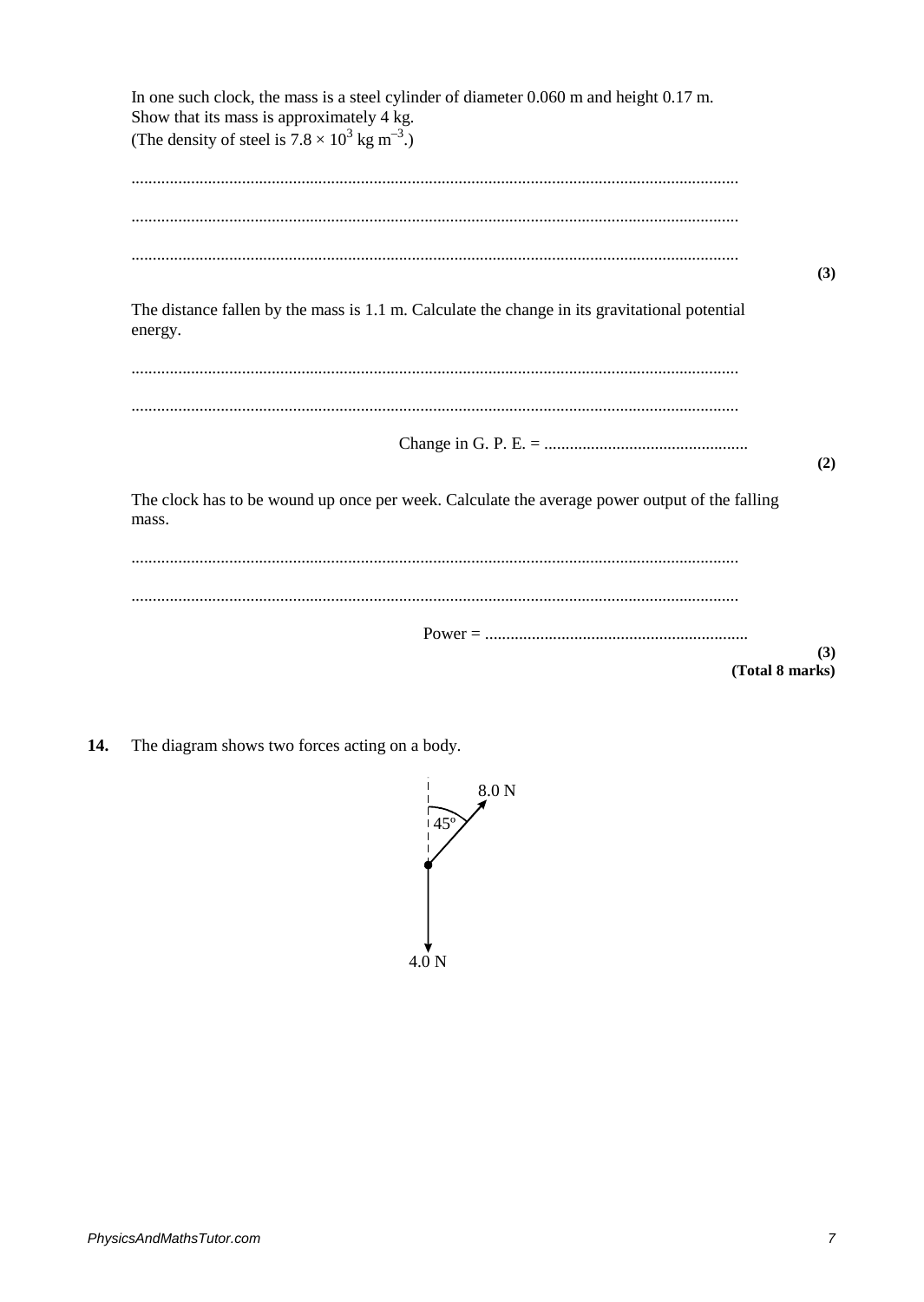On the grid below draw a scale diagram to determine the resultant force acting on the body. Use a scale of 1 cm to 1 N.



State the magnitude of the resultant force.

Force = ........................................................ **(4)** What name is given to physical quantities which add by the same rule as forces? ......................................................................................................................................... Name **two** other examples of such physical quantities. ......................................................................................................................................... ......................................................................................................................................... **(2) (Total 6 marks)**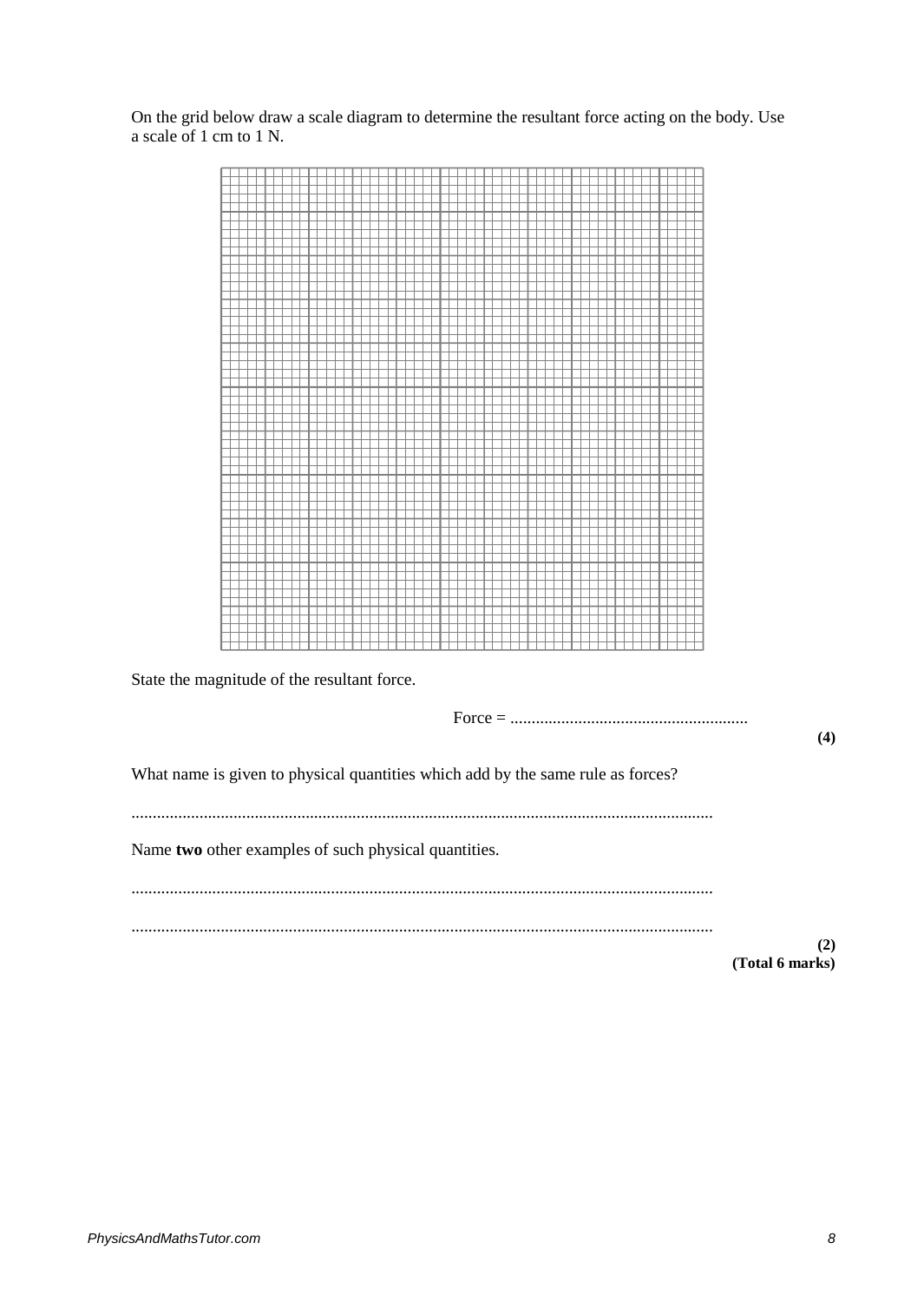**15.** The diagram shows a ballet dancer balancing on the point P of her right foot, with her left leg extended.



The arrow labelled X represents the weight of the whole of her body apart from her legs.

Add a second arrow to the diagram to represent the weight of her extended left leg. Label this arrow Y.

Add a third arrow, labelled Z, to represent the weight of her right leg.

**(2)**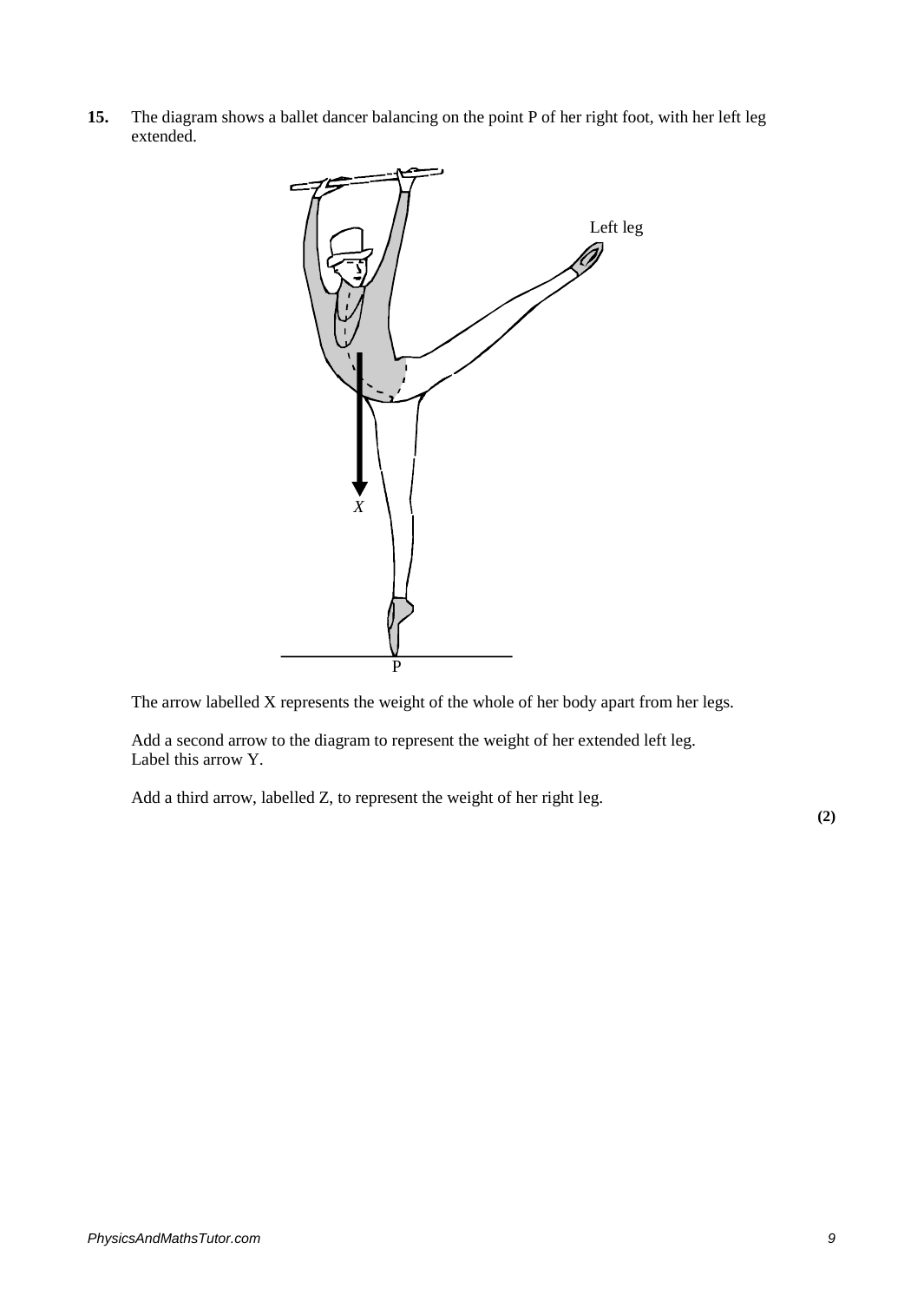With reference to the relative sizes and positions of these forces, explain how this situation illustrates the principle of moments. You may be awarded a mark for the clarity of your answer.

 $(5)$ (Total 7 marks)

Determine the resultant force on the object below. 16.

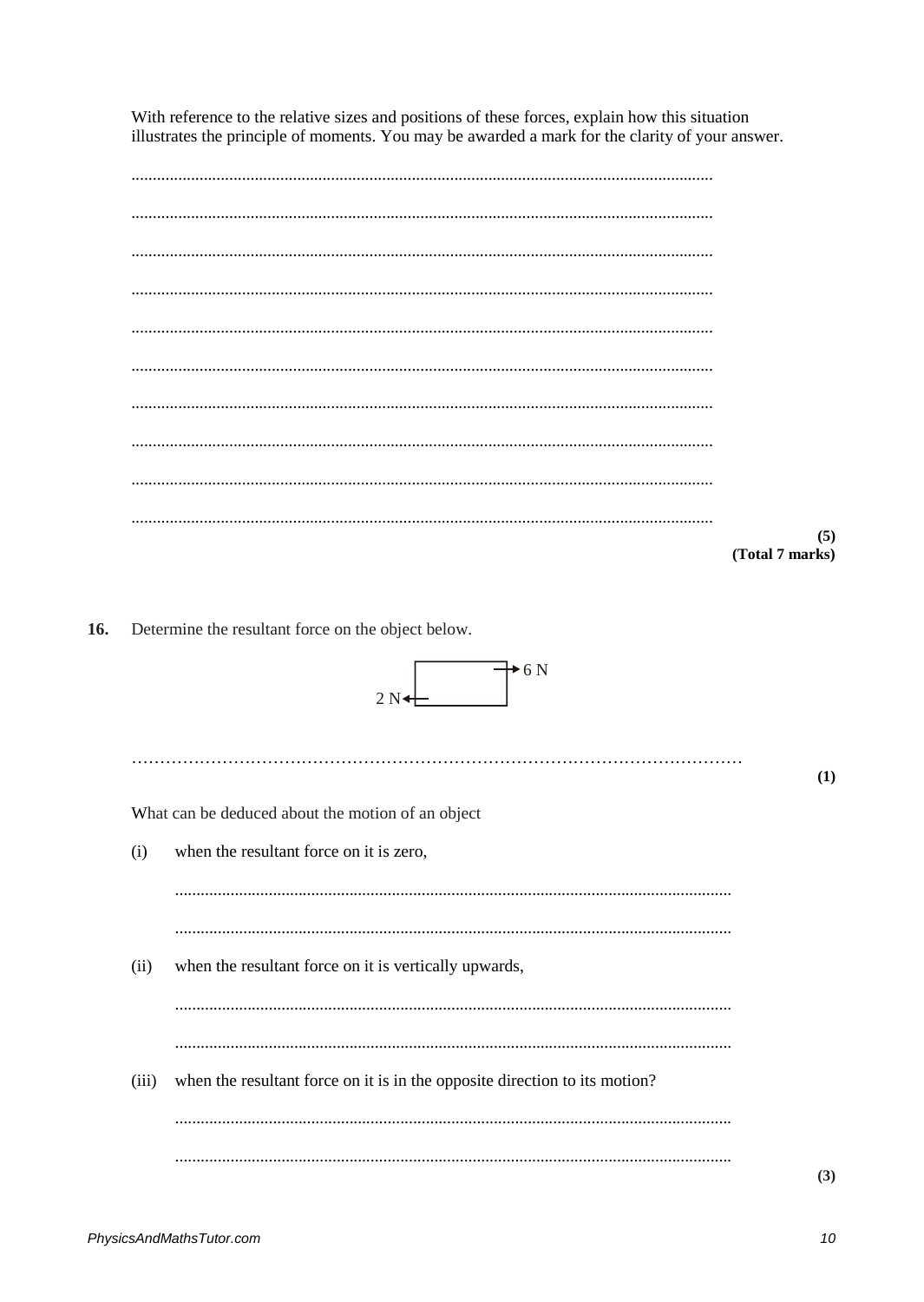Newton's third law of motion is sometimes stated in the form: "To every action there is an equal and opposite reaction". A student argues that, in that case, the resultant force on an object must always be zero and so it can never be moved. Explain what is wrong with the student's argument.

| (2)             |
|-----------------|
| (Total 6 marks) |

**17.** Complete the table below by giving **one** example of each type of force.

| Type of force   | Example |
|-----------------|---------|
| Gravitational   |         |
| Electromagnetic |         |
| Nuclear         |         |

The diagram shows forces acting on the Sun and the Earth. These forces form a Newton's third law pair.





State three properties of these forces which are necessary for them to be a Newton's third law pair.

|                      | (Total 6 marks) |     |
|----------------------|-----------------|-----|
|                      |                 | (3) |
| $\mathcal{R}$<br>J.  |                 |     |
| $\gamma$<br><u>.</u> |                 |     |
| 1.                   |                 |     |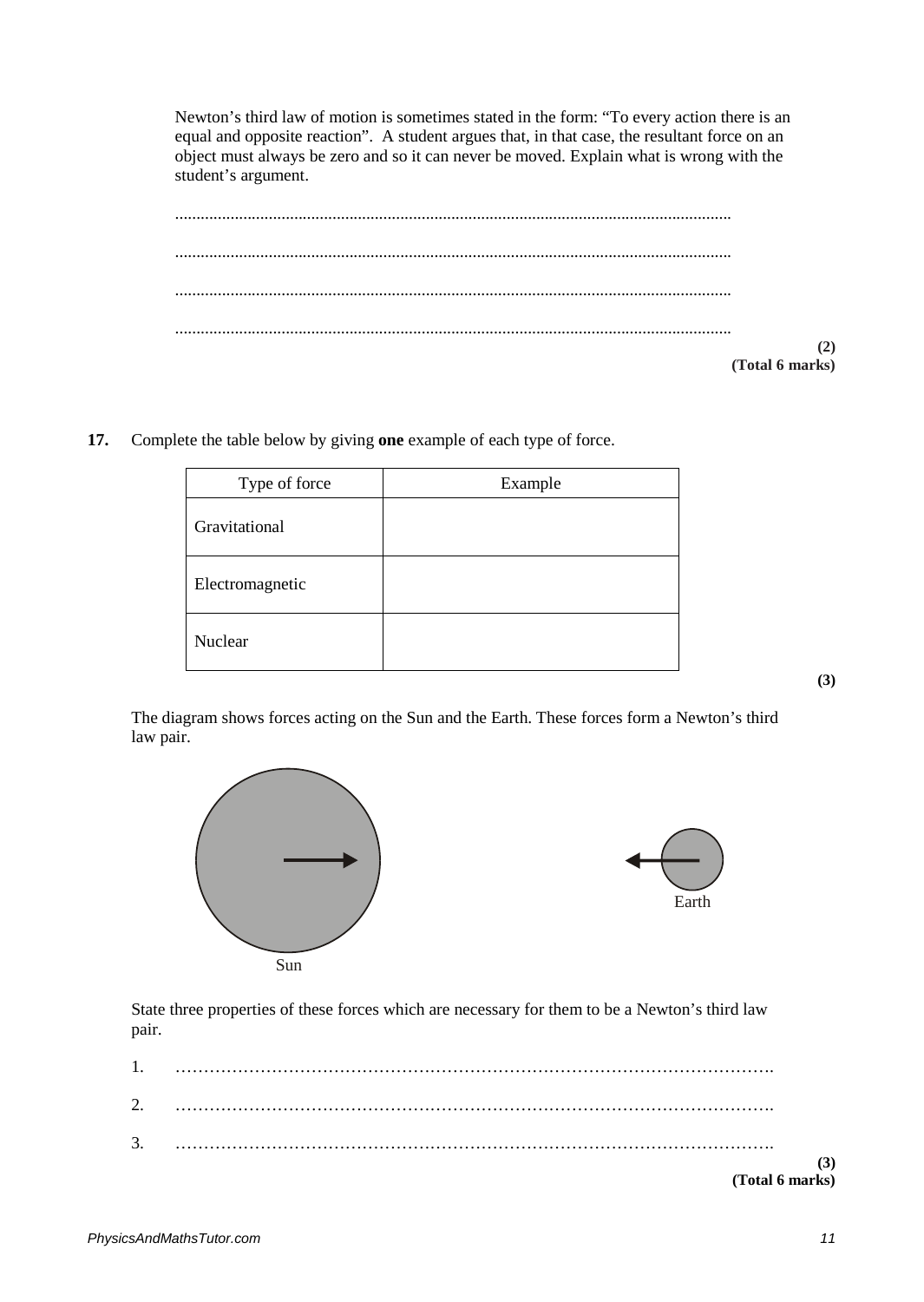|             | of the trolley is approximately 0.3 m $s^{-2}$ .                                                                                                             |
|-------------|--------------------------------------------------------------------------------------------------------------------------------------------------------------|
|             |                                                                                                                                                              |
|             |                                                                                                                                                              |
|             |                                                                                                                                                              |
|             |                                                                                                                                                              |
| its motion. | The total mass of the trolley and its contents is 28.0 kg. Calculate the frictional force opposing                                                           |
|             |                                                                                                                                                              |
|             |                                                                                                                                                              |
|             |                                                                                                                                                              |
|             |                                                                                                                                                              |
|             |                                                                                                                                                              |
|             |                                                                                                                                                              |
|             |                                                                                                                                                              |
|             | The man catches up with the trolley. Calculate the steady force he must now apply to it to<br>accelerate it from rest to $1.10 \text{ m s}^{-1}$ in 0.900 s. |
|             |                                                                                                                                                              |
|             |                                                                                                                                                              |
|             |                                                                                                                                                              |
|             |                                                                                                                                                              |
|             |                                                                                                                                                              |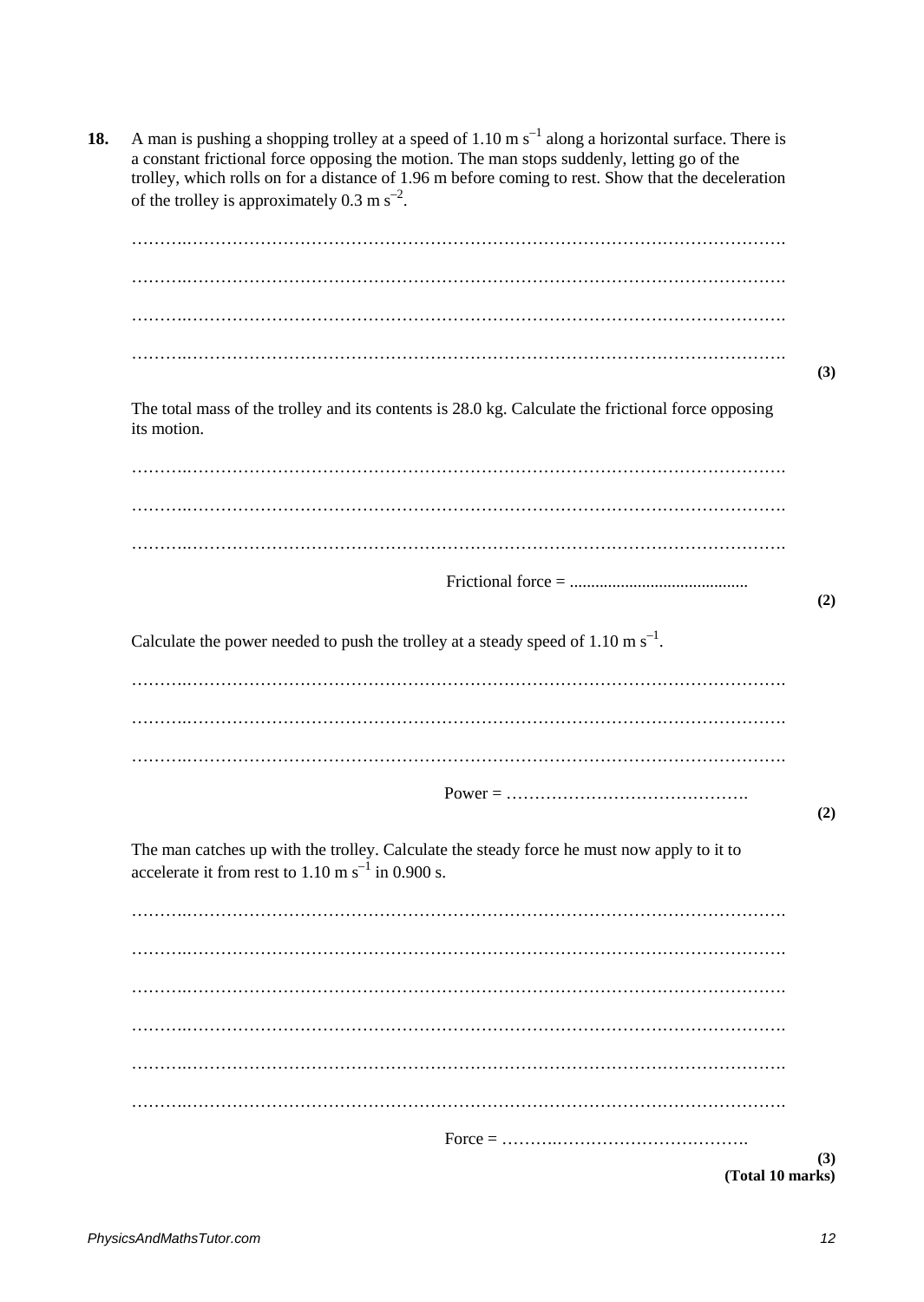**19.** A book is resting on a table. A student draws a correct free-body force diagram for the book as shown below.



The student makes the incorrect statement that "The forces labelled above make a Newton third law pair; therefore the book is in equilibrium". Criticise this statement.

…………………………………………………………………………………………….…. …………………………………………………………………………………………….…. …………………………………………………………………………………………….…. …………………………………………………………………………………………….…. …………………………………………………………………………………………….…. …………………………………………………………………………………………….…. …………………………………………………………………………………………….…. …………………………………………………………………………………………….….

**(3)**

Each of the forces shown in the diagram has a 'pair' force related to it by Newton's third law. Complete the table below.

| Force         | Type of force   | Direction of Newton<br>3rd law 'pair' force | Body 'pair' force<br>acts upon |
|---------------|-----------------|---------------------------------------------|--------------------------------|
| Weight        |                 |                                             |                                |
| Push of table | Electromagnetic |                                             |                                |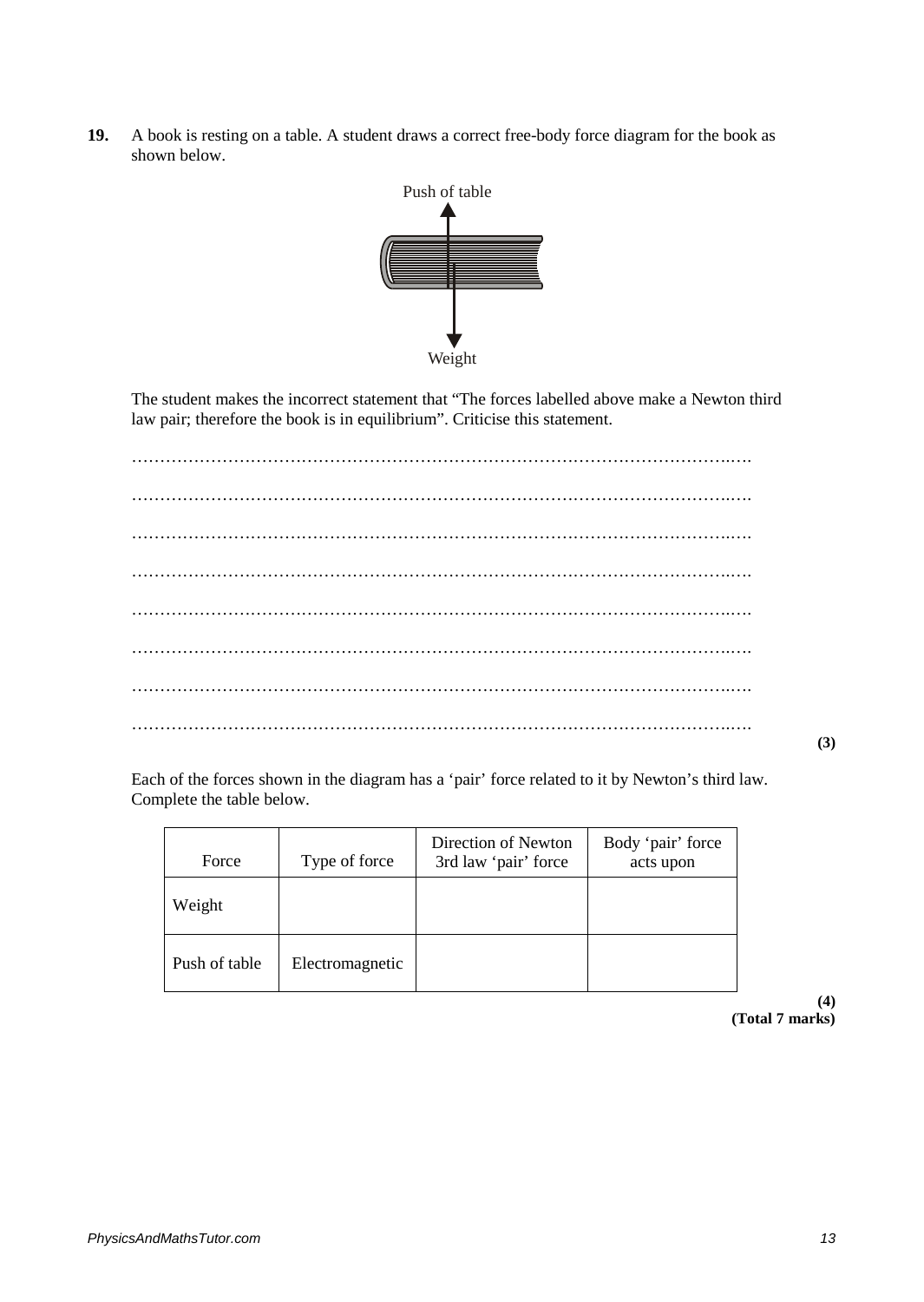**20.** The diagram shows two magnets,  $M_1$  and  $M_2$ , on a wooden stand. Their faces are magnetised as shown so that the magnets repel each other.



(a) Draw a fully labelled free-body force diagram for the magnet  $M_1$  in the space below.

**(2)**

- (b) The table gives the three forces acting on the magnet  $M_2$ . For each force on  $M_2$  there is a corresponding force known as its 'Newton's third law pair'. In each case state
	- (i) the body on which this corresponding force acts,
	- Force on  $M_2$  Body on which corresponding force acts Direction of the corresponding force corresponding force **Contact** Magnetic Weight
	- (ii) the direction of this corresponding force.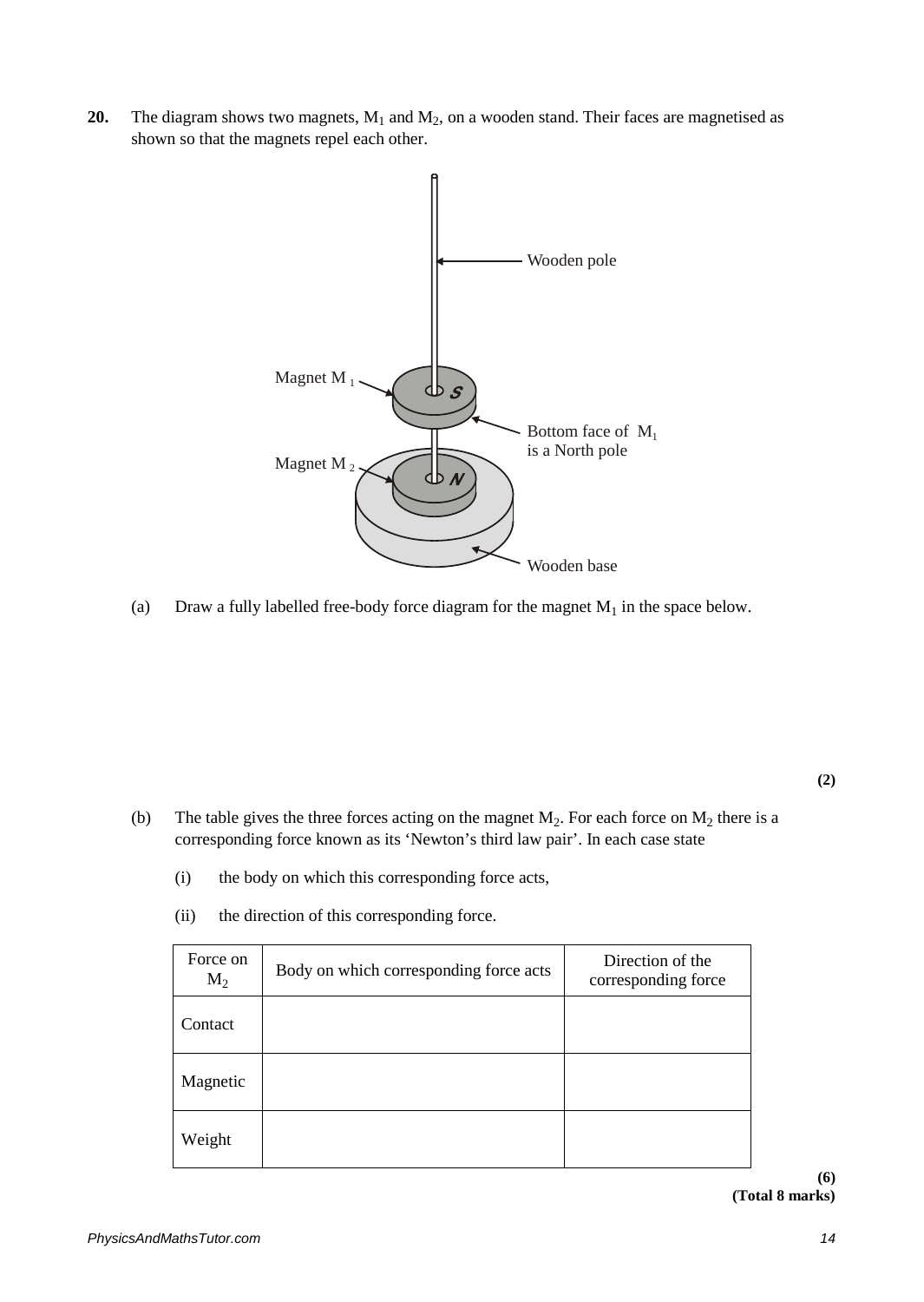The diagram below shows a drop-down table attached to a wall. The table is supported 21.  $(a)$ horizontally by two side arms attached to the mid-points of the sides of the table.



The table surface is 80 cm long, 50 cm deep and 1.8 cm thick. It is made from wood of density  $0.70$  g cm<sup>-3</sup>. Show that its weight is about 50 N.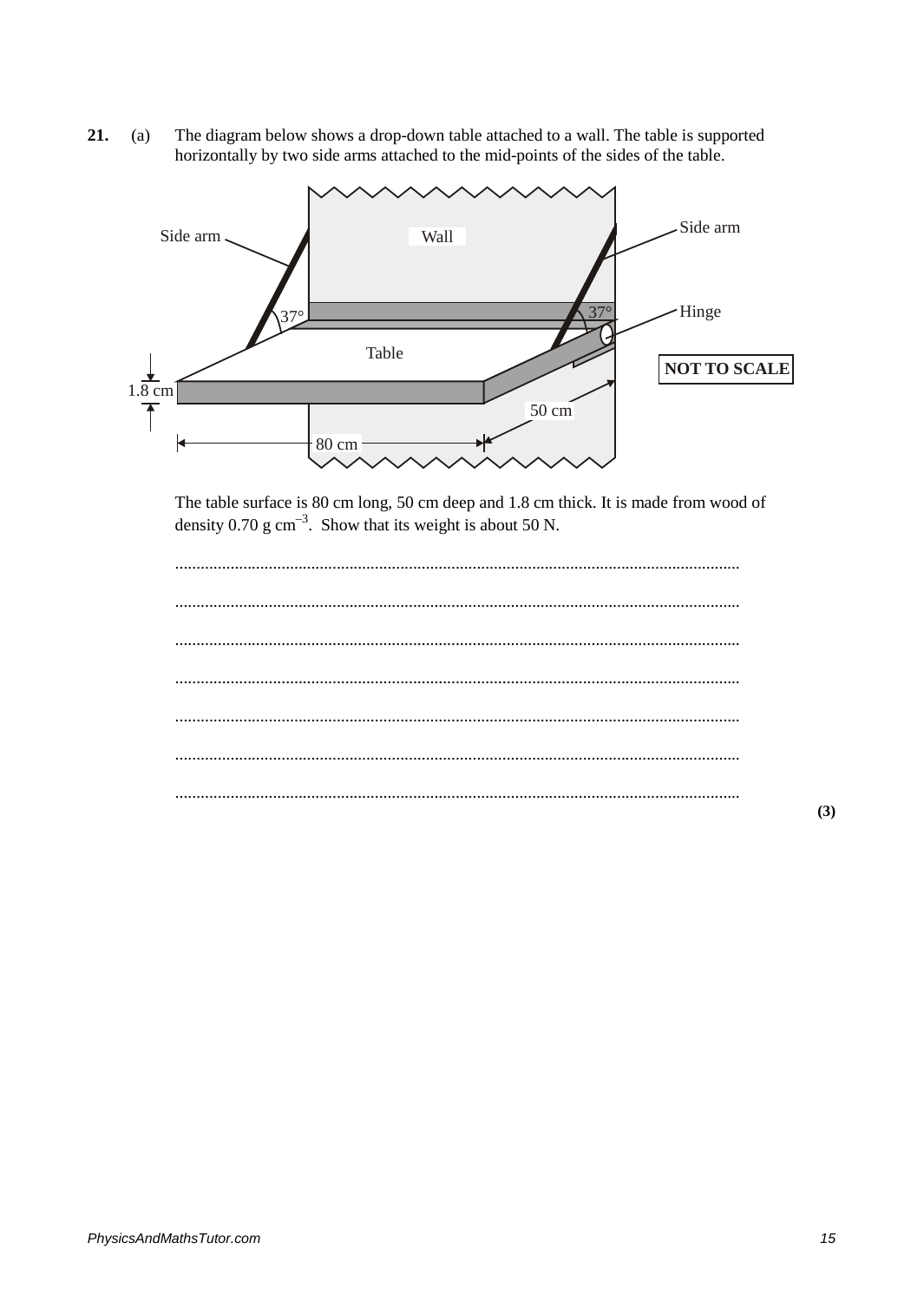(b) The free-body force diagram below shows two of the three forces acting on the table top.

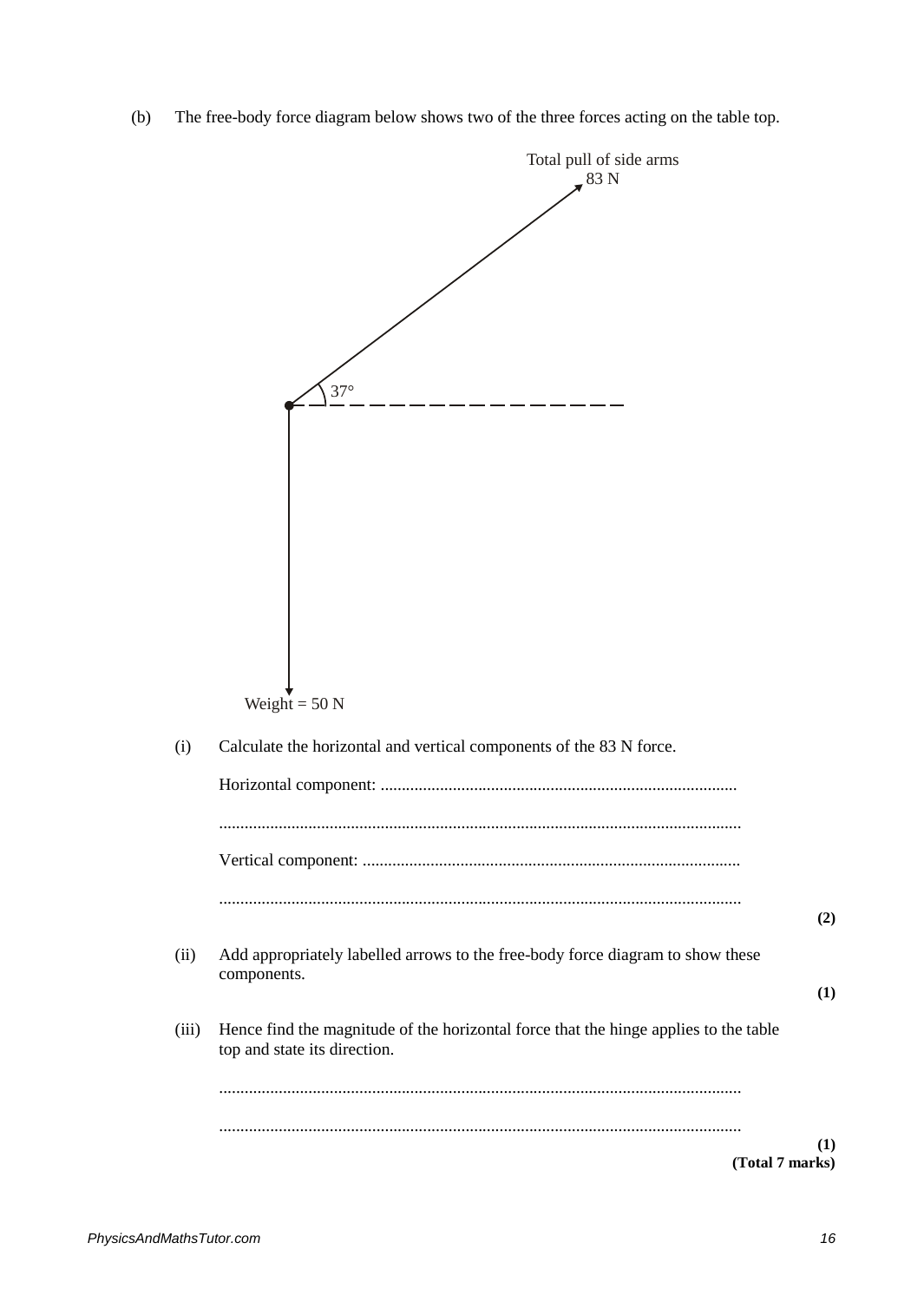- $22.$ The diagram below shows the forces acting on a shopping trolley at rest.  $(a)$ 
	- Normal Normal contact contact force force Weight  $(i)$ State Newton's first law of motion.  $\cdots$  $(1)$  $(ii)$ In everyday situations, it does seem that a force is needed to keep an object, for example the shopping trolley, moving at constant speed in a straight line. Explain why.  $(1)$  $(iii)$ The vertical forces acting on the trolley are in equilibrium. Explain what equilibrium means.  $(1)$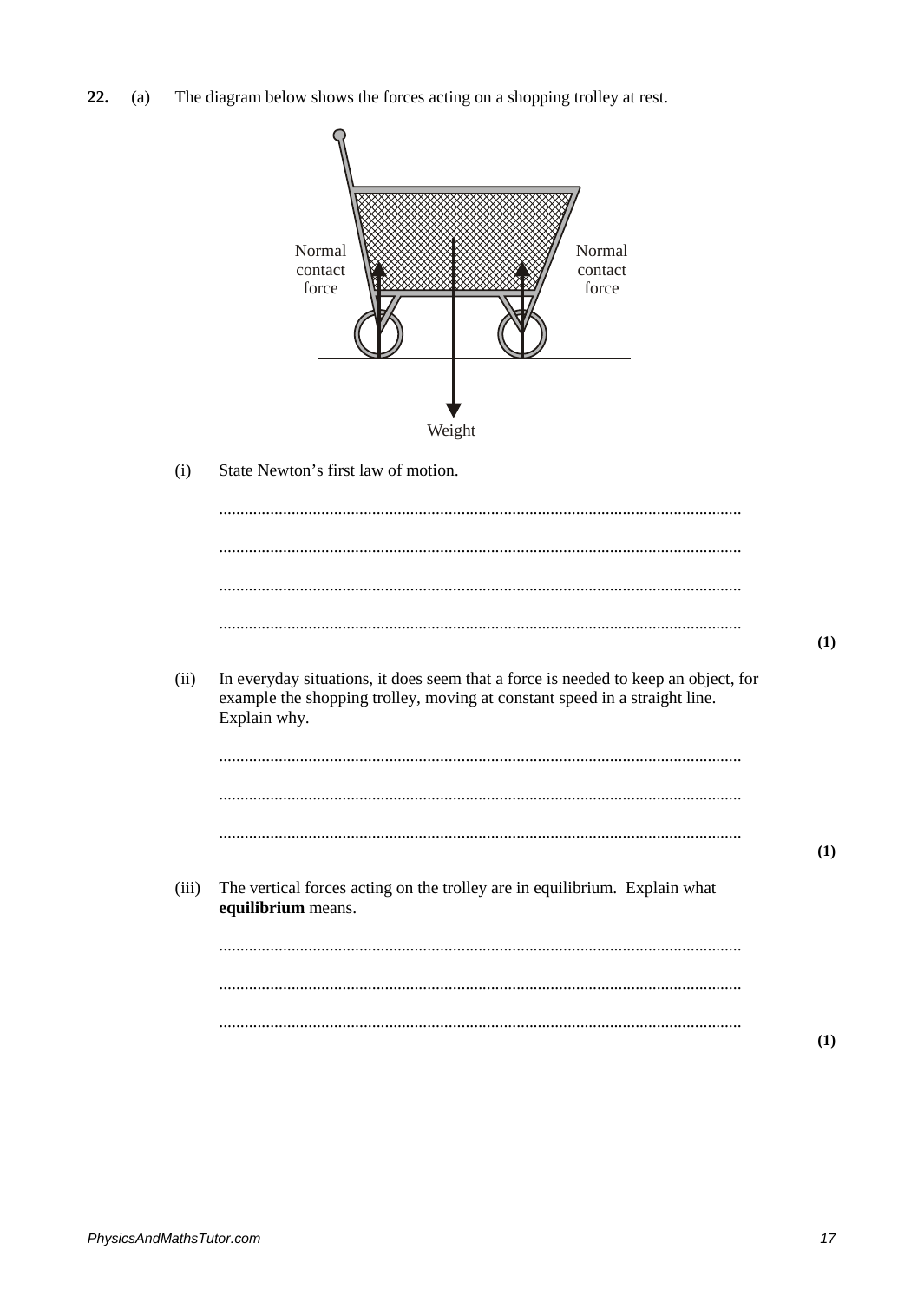The weight of the trolley is one of a Newton's third law force pair. Identify what  $(b)$  $(i)$ the other force in this pair acts upon and what type of force it is.  $(2)$  $(ii)$ Give two reasons why the two normal contact forces do **not** form a Newton's third law pair.  $(2)$ (Total 7 marks)

23. Complete the following statement of Newton's third law of motion.  $(a)$ 

 $(b)$ A man checks the weight of a bag of potatoes with a newtonmeter. Two of the forces acting are shown in the diagram.



 $(2)$